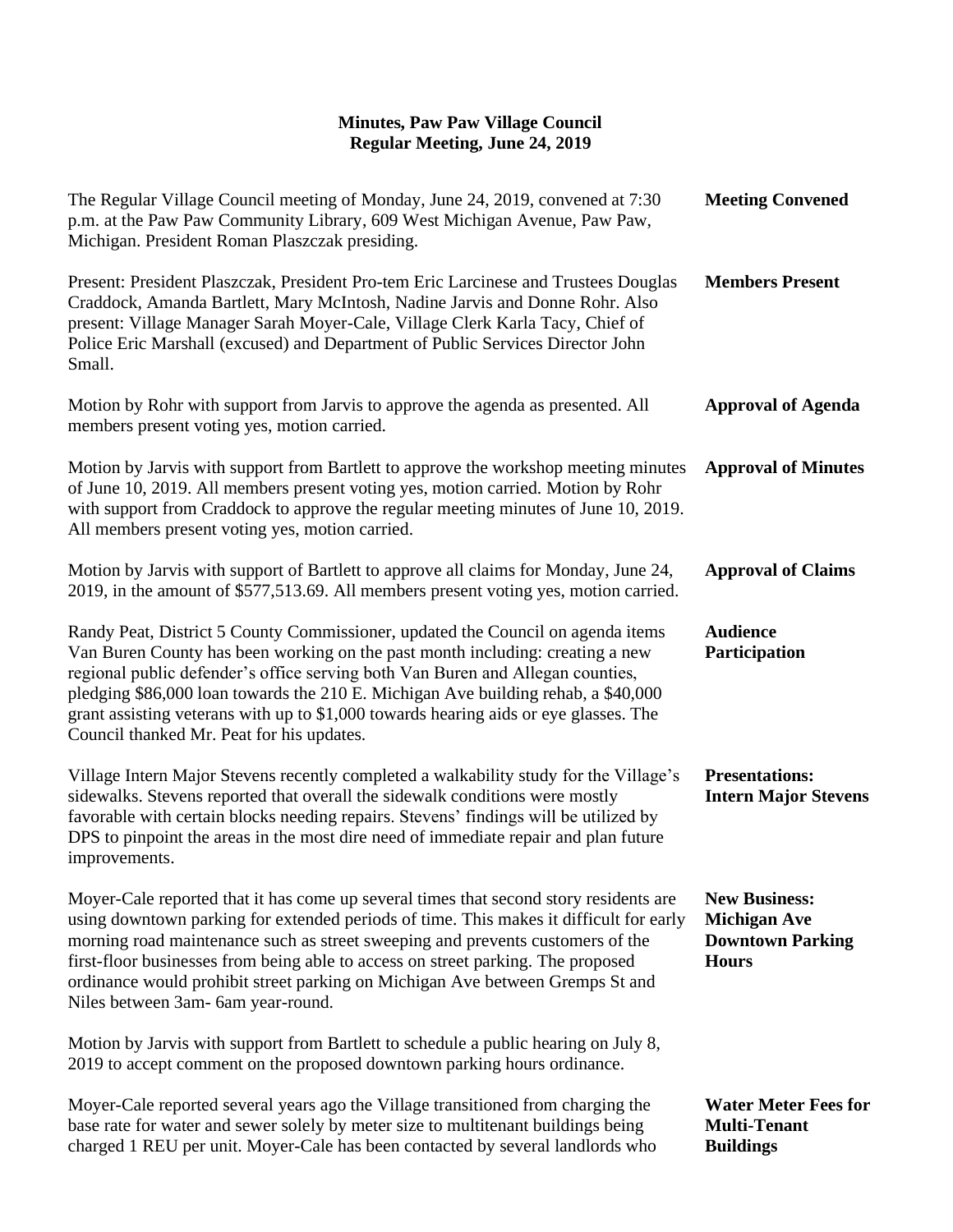feel the way the charges are spread is unfair and significantly raises their cost of doing business. Moyer-Cale notes the goal is to ensure that the Village is generating enough revenue to fund the water and sewer systems and distribute the costs fairly but to stay a competitive location for future development. Council has decided to let the Finance and Admin Committee look into the pros and cons of changing our current billing system.

Moyer-Cale reported the Village is receiving a CMAQ grant for a replacement traffic signal at Hazen and North Street for next fiscal year. The grant is for \$200,000 but the most recent estimate for the project cost would be \$260,000 plus engineering costs not covered by the grant. The proposal for Council consideration would start the design phases this fiscal year and the construction and construction engineering would be next fiscal year.

Motion by Bartlett with support from Rohr to approve the proposal by Abonmarche for professional services related to the North and Hazen streets traffic signal improvements for an amount not to exceed \$44,540. Roll call vote; Craddock, Rohr, Larcinese, Plaszczak, McIntosh, Jarvis and Bartlett all voting yes, motion carried.

At the last Council meeting Village Planner, Rebecca Harvey spoke to Council regarding the Planning Commission's recommendations for improving access to more diverse housing options within the Village. Council had asked to table the discussion until this meeting. Moyer-Cale is now bringing the topic back to the Council to see if they would like to discuss the options presented by the commission. Council asked Moyer-Cale to please schedule a workshop with Planner Harvey and possibly several contractors familiar with these different housing types.

Moyer-Cale reported the Village has supported the efforts of the Van Buren Conservation District's Hazardous Waste collections annually through \$500 contribution. Moyer-Cale asked Council if they wanted to continue to contribute \$500 annually or opt for a higher contribution rate. Council opted to stay with the \$500 for the current year and reconsider the amount for next year.

Moyer-Cale reported Paw Paw Township along with Waverly Township have agreed to pay for water trail maintenance on our shared section of the water trail totaling \$4,050 for the year. SWMPC suggested that entities within the village come up with the marketing budget of \$1,500. The DDA and the Chamber of Commerce have both agreed to contribute \$500. If the Village contributes \$500, it will cover the remaining needed contribution for the year.

Motion by Jarvis with support from Craddock for the Village to contribute \$500 for the Paw Paw River Water Trail. Craddock, Rohr, Plaszczak, McIntosh, Jarvis and Bartlett all voting yes, Larcinese voting no, motion carried.

**Ongoing Business Abonmarche Engineering North Street Traffic Signal Proposal**

**Housing Diversity**

**Changes to VB Conservation District Recycling Support Structure**

**Paw Paw River Water Trail**

**Committee Meetings and Reports Finance and Admin**

No Report.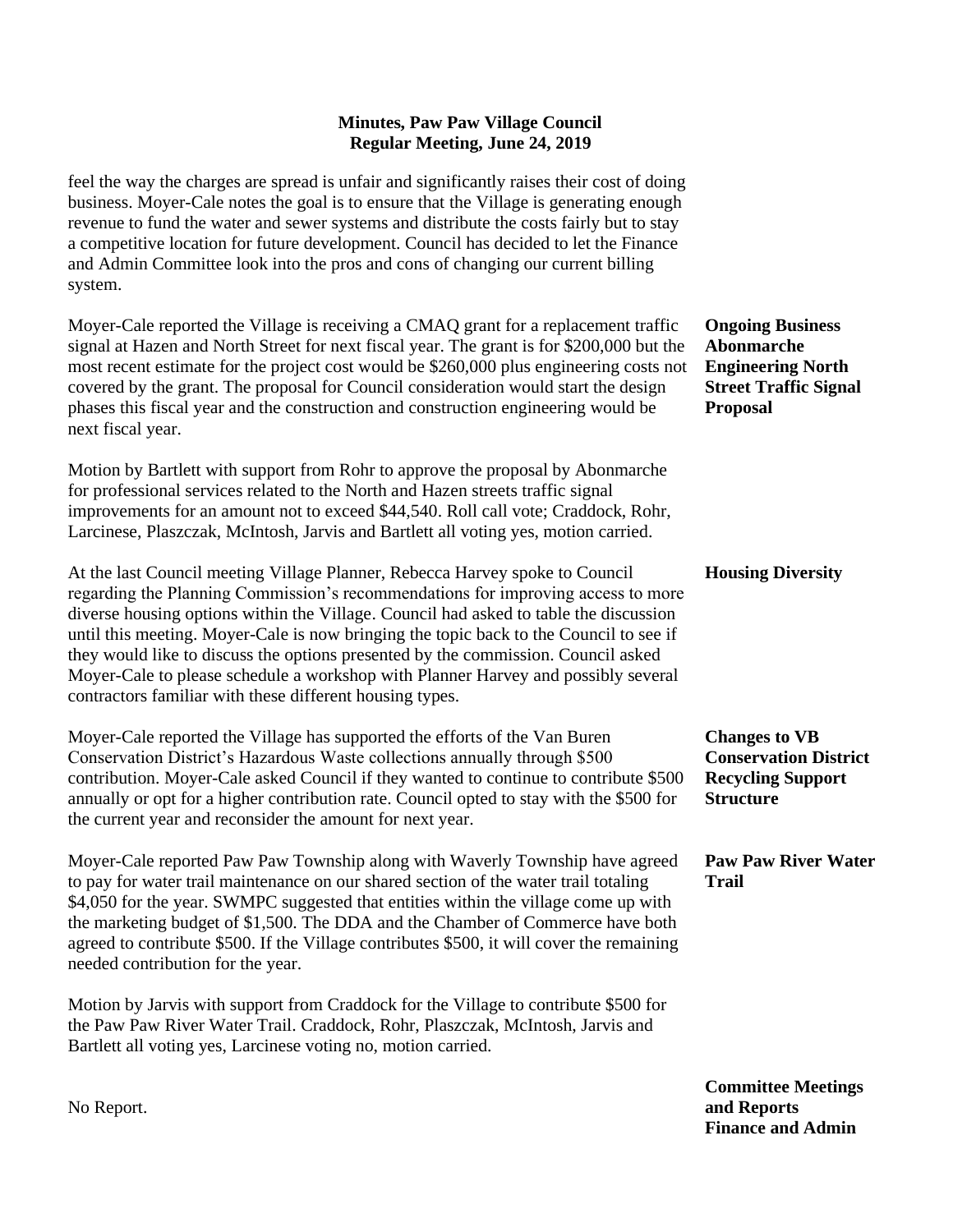| Jarvis reported the Public Services Committee met to discuss the Maple Island<br>restoration project and the Eagle Scout work at the boat launch, the water tower<br>painting and the ordering of the new boom truck. Jarvis also noted the wellhead grant<br>has been applied for and a new electrician has been hired at DPS.                                   | <b>Public Services</b>                       |
|-------------------------------------------------------------------------------------------------------------------------------------------------------------------------------------------------------------------------------------------------------------------------------------------------------------------------------------------------------------------|----------------------------------------------|
| No Report.                                                                                                                                                                                                                                                                                                                                                        | Area Parks & Rec                             |
| Moyer-Cale reported the DDA board awarded a façade grant to Ryan Whiting of 249<br>E Michigan Ave.                                                                                                                                                                                                                                                                | <b>DDA</b>                                   |
| No Report                                                                                                                                                                                                                                                                                                                                                         | <b>Economic Develop</b>                      |
| No Report                                                                                                                                                                                                                                                                                                                                                         | <b>Farmers Market</b>                        |
| No Report                                                                                                                                                                                                                                                                                                                                                         | <b>Fire Board</b>                            |
| No Report                                                                                                                                                                                                                                                                                                                                                         | <b>Historical Committee</b>                  |
| No Report.                                                                                                                                                                                                                                                                                                                                                        | <b>Housing Commission</b>                    |
| Plaszczak noted the Maple Lake Preservation Committee is almost finished with the<br>preliminary lake report to present to Council.                                                                                                                                                                                                                               | <b>Maple Lake</b><br><b>Preservation</b>     |
| No Report.                                                                                                                                                                                                                                                                                                                                                        | <b>Planning Commission</b>                   |
| No Report.                                                                                                                                                                                                                                                                                                                                                        | <b>Wellhead Protection</b>                   |
| Craddock noted due to the $4th$ of July holiday he expects the upcoming July $3rd$<br>meeting to be rescheduled to July 10 <sup>th</sup> .                                                                                                                                                                                                                        | <b>Wine &amp; Harvest</b>                    |
| Jarvis encouraged all to visit the Carnegie Museum's baseball exhibit.                                                                                                                                                                                                                                                                                            | <b>Jarvis</b>                                |
| Larcinese inquired on what is being done with the results of the infrastructure studies.<br>Is it working? Director Small will prepare a report for presentation showing where the<br>Village is with each project.                                                                                                                                               | Larcinese                                    |
| Moyer-Cale reported she, Director Small and Chief Marshall met with the Berkshire<br>residents last Friday to discuss their concerns with crossing Michigan Avenue. The<br>residents believe the proposed corner bump outs will help with narrowing the<br>distance, making it safer to cross. They also requested additional signage and a light if<br>possible. | <b>Manager Comments</b><br><b>Moyer-Cale</b> |
| Motion by Craddock with support by Larcinese to adjourn the meeting. All members<br>present voting yes, motion carried. Meeting adjourned at 9:48 p.m.                                                                                                                                                                                                            | <b>Adjournment</b>                           |